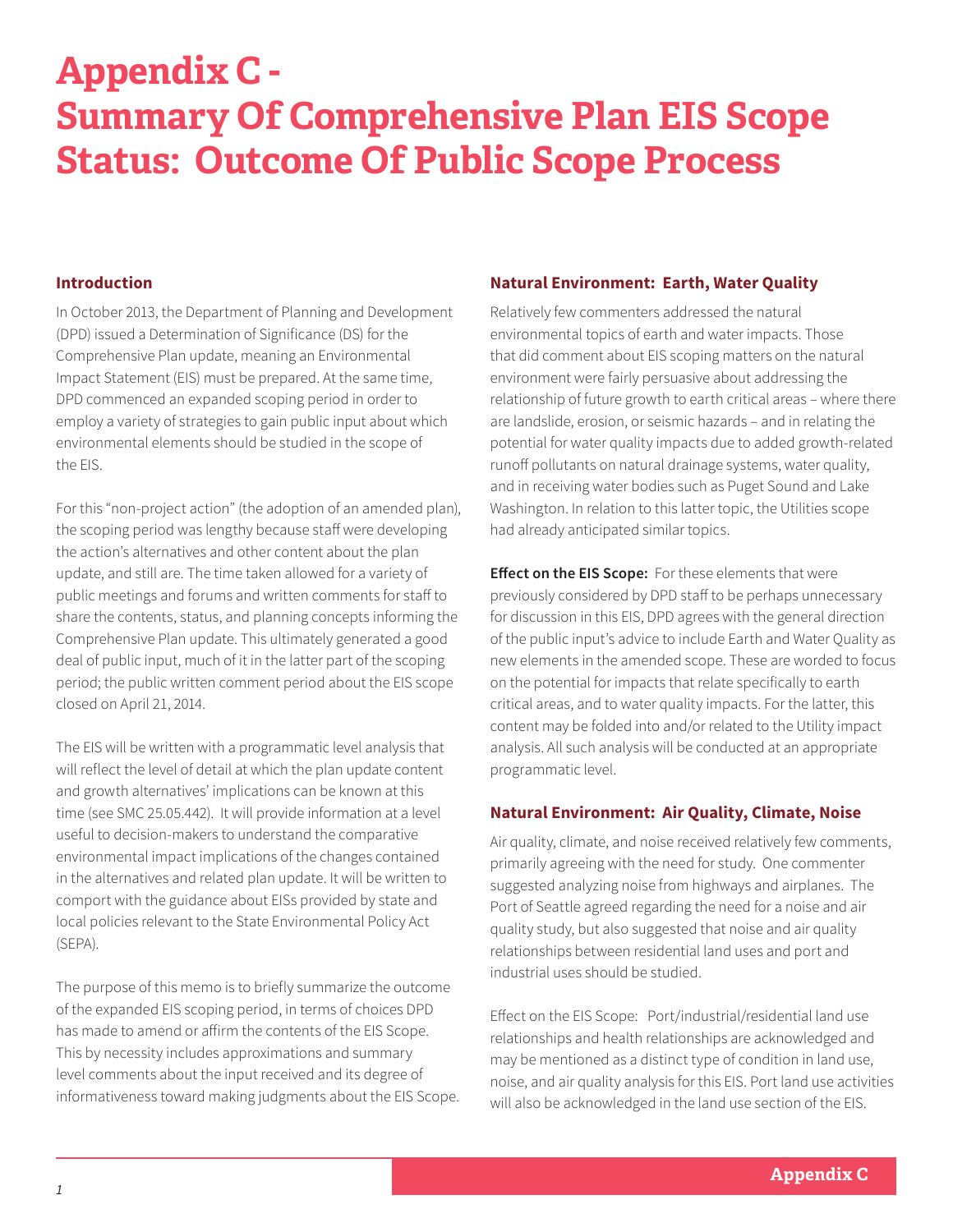### **Land Use: Including Height/Bulk/Scale Compatibility, Aesthetics**

Numerous commenters gave input about the Comprehensive Plan's draft growth alternatives, how growth planning and its analysis should occur, advocating additional alternatives such as one that better addresses bus transit as an influence on growth strategies, expressing preferences about zoning limits, and concerns or interests about what the implications of growth strategies could be (more or fewer tall buildings, effect on small business district character, etc.). Several commenters say that the objectives should include avoiding growth patterns that overwhelm neighborhoods, and wonder about the City's strategies to promote good outcomes. The Port of Seattle's comments about land use conflicts with residential uses are acknowledged and will be mentioned in this section.

The diversity of individual interests expressed in the comments about growth, growth strategies and implications for neighborhoods is helpful as planning input for the Comprehensive Plan update, and for being mindful about the perceived range of potential impacts of growth. This has contributed to the decision to add another growth alternative to the EIS (See the "Definition of EIS/Growth Alternatives" discussion later in this memo).

The range of public commentary only occasionally touched directly on EIS topics relating to land use compatibility and issues of height/bulk/ scale, such as preference to retain pedestrian scale in future developments, and favor for retaining view corridors and avoiding excessive shading of public spaces. Some commentary about alternatives also included rationales that expressed preferences for low-rise building scale in certain places such as urban villages, to retain compatible conditions. Also, see the other land use section discussions below.

**Effect on EIS Scope:** This section of the EIS is appropriately scoped and worded to encompass a broad range of land use topics at a programmatic level. A good deal of the public's interests in growth alternatives, manner of future growth, and implications of growth on urban centers and urban villages may be satisfied by discussions and analyses that will be present throughout the EIS, as it portrays and evaluates the growth alternatives. They may also be addressed by virtue of the range of changes to the Comprehensive Plan's wording that will be proposed. However, no substantive changes were made to this part of the EIS scope.

#### **Land Use: Relationship to Plans and Policies**

See the above summary of comments relating to land use. Land use/relationship to plans and policies received relatively few direct comments about what should be included in the EIS scope. Some of these were from the Port of Seattle, seeking analyses of the Manufacturing and Industrial Centers (MICs), the Industrial Commercial zones, and the potential removal of the Stadium Transition Area Overlay from the Greater Duwamish MIC. As well, the City Neighborhood Council's (CNC) comments requested essentially that the proposed amendments and growth policies that will be included in the Comprehensive Plan update should be reviewed against the other values and goals represented in the Comprehensive Plan.

**Effect on EIS Scope:** Drawn from the breadth of comments made, a list of additional specific plans and policies were identified to discuss in this section and/or in the Transportation section. These relate to comments that cited tree canopy objectives, and interest in pedestrian, transit, bicycling, safety, and freight needs. Relationships to capital improvement planning and shoreline master program also make sense as add-on topics given the span of comments on planning for future infrastructure improvements, and in relation to the comments received on the water-related topics. They are added to the EIS scope as follows:

- Urban Forest Stewardship Plan (e.g. addressing tree canopy preservation and restoration)
- Shoreline Master Program
- Capital Improvement Program
- Transportation Strategic Plan
- Seattle Transit Master Plan
- Seattle Pedestrian Master Plan
- Seattle Bicycle Master Plan
- Seattle Freight Mobility Action Plan

With regard to the Port of Seattle's topics of interest: the MIC analysis topic will be addressed as noted in the Housing/ Population/Employment section below; and both the IC zone and Stadium Transition Area Overlay topics were already analyzed in the SEPA determination for the 2013 amendment cycle.

Regarding the CNC's request that future growth policies and policy amendments in the Comprehensive Plan be reviewed against the other values and goals in the Comprehensive Plan,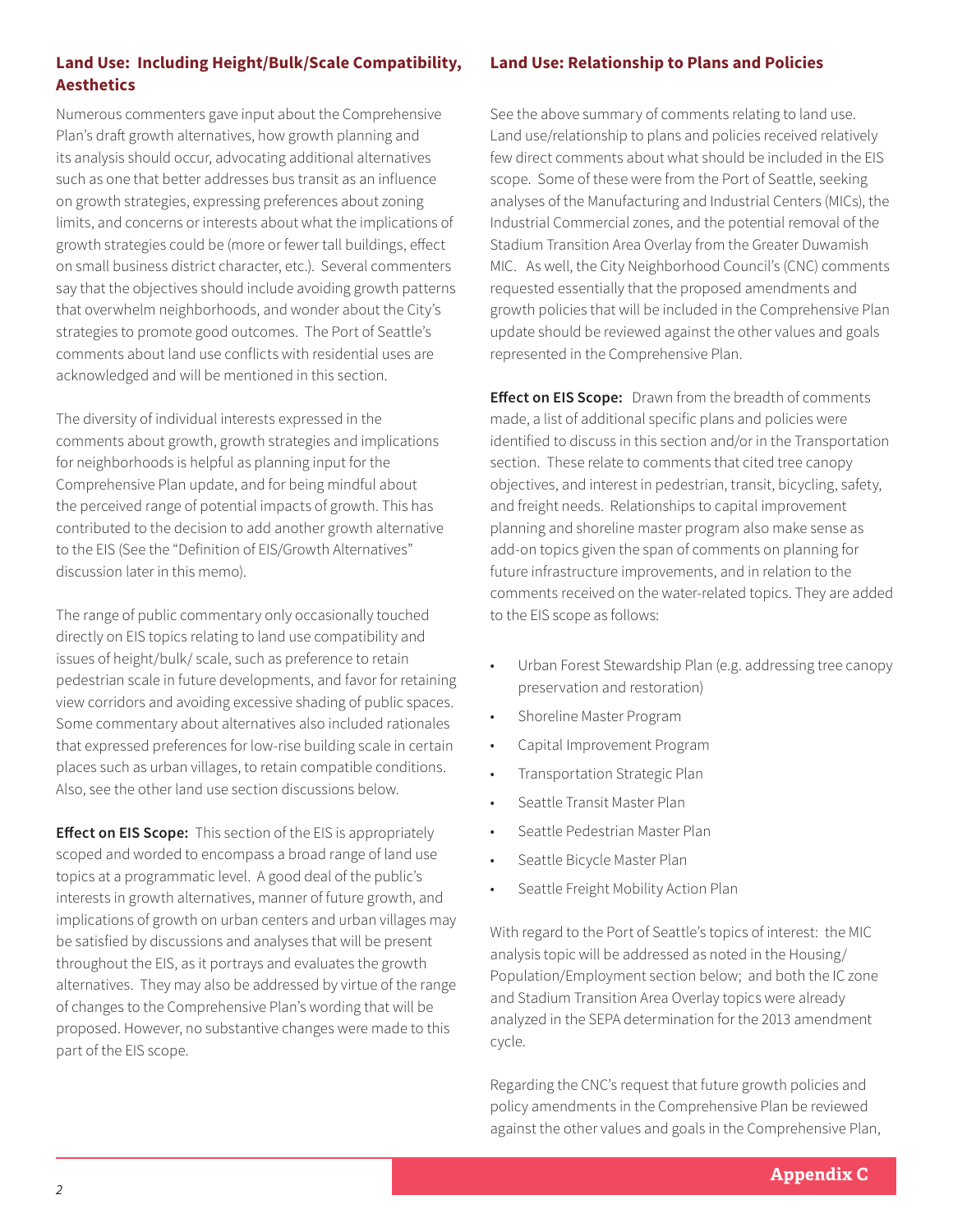the EIS scope already reflects that thought in the following: "Consultant will review and discuss the impacts and consistency of the alternatives' contents with respect to the Seattle Comprehensive Plan's focus, direction and major objectives."

# **Land Use: Housing, Population, Employment**

See the above summary of comments relating to land use. Numerous comments addressed wide-ranging opinions about the alternatives and growth strategies, many expressing preliminary opinions about which alternative would be preferable. Many comments were also concerned about the implications of growth upon existing neighborhoods, and several addressed topics relating to affordable housing and the implications for the future demographics of the city. Several comments also suggested that the City should pursue policies that would result in better management of the future growth, to avoid potential impacts of too much growth in any particular neighborhood. In addition, several comments addressed topics relating to ethnic diversity, social, and economic equity interests, some in relation to the potential for gentrification (see discussion later in this memo).

A few commenters requested more information about the justifications for the growth assumptions being made, and details such as whether the numbers are accurate and/or have to be accepted for future growth planning purposes. A few commenters, such as the CNC, advocated for analyzing different growth scenarios, such as at low, mid- and high levels. A few commenters provided thoughts about how the EIS should be analyzing growth and housing questions.

The Port of Seattle's comments encourage recognition of the Port and industrial sector's jobs and economic contributions. This and related topics, such as freight mobility, represent the intersections of land use, transportation and economic development policies. These should be acknowledged and reviewed at a programmatic level in the EIS, to the degree that there could be Comprehensive Plan implications for the economy and employment.

**Effect on EIS Scope:** The range of comments on these topics illustrates the public's interests in the many demographic implications of future growth that pertain to where people live and work, and future prospects for a diversity of households to continue to be able to find housing and work and live in an affordable manner. This will vary across the growth alternatives that will be studied in this EIS.

While commenters' input and questions about the growth scenario details and justifications are acknowledged as helpful input to the comprehensive planning staff's work in defining the scenarios, they do not necessitate changes in the EIS scope. Likewise, the EIS approach is oriented toward analyzing worst-case impacts at a programmatic citywide level – which discourages the inclusion of lesser-growth scenarios. The scope also will not require variations covering numerous "what-if" scenarios of future growth excessively concentrated in particular neighborhoods (see SMC 25.05.442 and .448).

The Scope has been amended so that the employment-related implications of land use and freight policies, similar to the Port's requests for analysis, will be discussed.

#### **Transportation, Parking**

Transportation systems play an important role in the city and in its Comprehensive Plan growth alternatives. Numerous comments addressed preferences or pros/cons of the growth alternatives, in relation to how they would interface with the transportation system and neighborhoods or sectors of the city. This type of land use/transportation topic will be addressed in the EIS through the final definition and analysis of the four growth alternatives.

Despite the importance of this element, only a limited number of comments directly relate to the EIS transportation scope. Some comments endorse the need for various kinds of transportation details to be addressed – bicycles, parking, transit, pedestrian safety. A few other comments suggest that the EIS should strive to address impacts in greater detail, to the neighborhood and subarea level with tools or measures that communicate the impacts better than past "screenline" analyses. A few comments request that indications be given about what assumptions will be made about the EIS modeling's relationship to particular projects or planning efforts such as light rail expansion to Ballard, or freight related study efforts.

**Effect on EIS Scope:** The EIS scope is appropriately defined and indicates a reasonably detailed yet programmatic study of the various components of transportation. It suggests a level of subarea analysis from which it will possible to draw reasonable conclusions about impacts in the most affected subareas and growth vicinities. This should exceed the level of analysis provided by past screenline level analyses. The scope has been amended to have the consultant explain whether assumptions are made specifically about certain future planning projects or endeavors, and/or to ensure they sufficiently explain what the input assumptions are.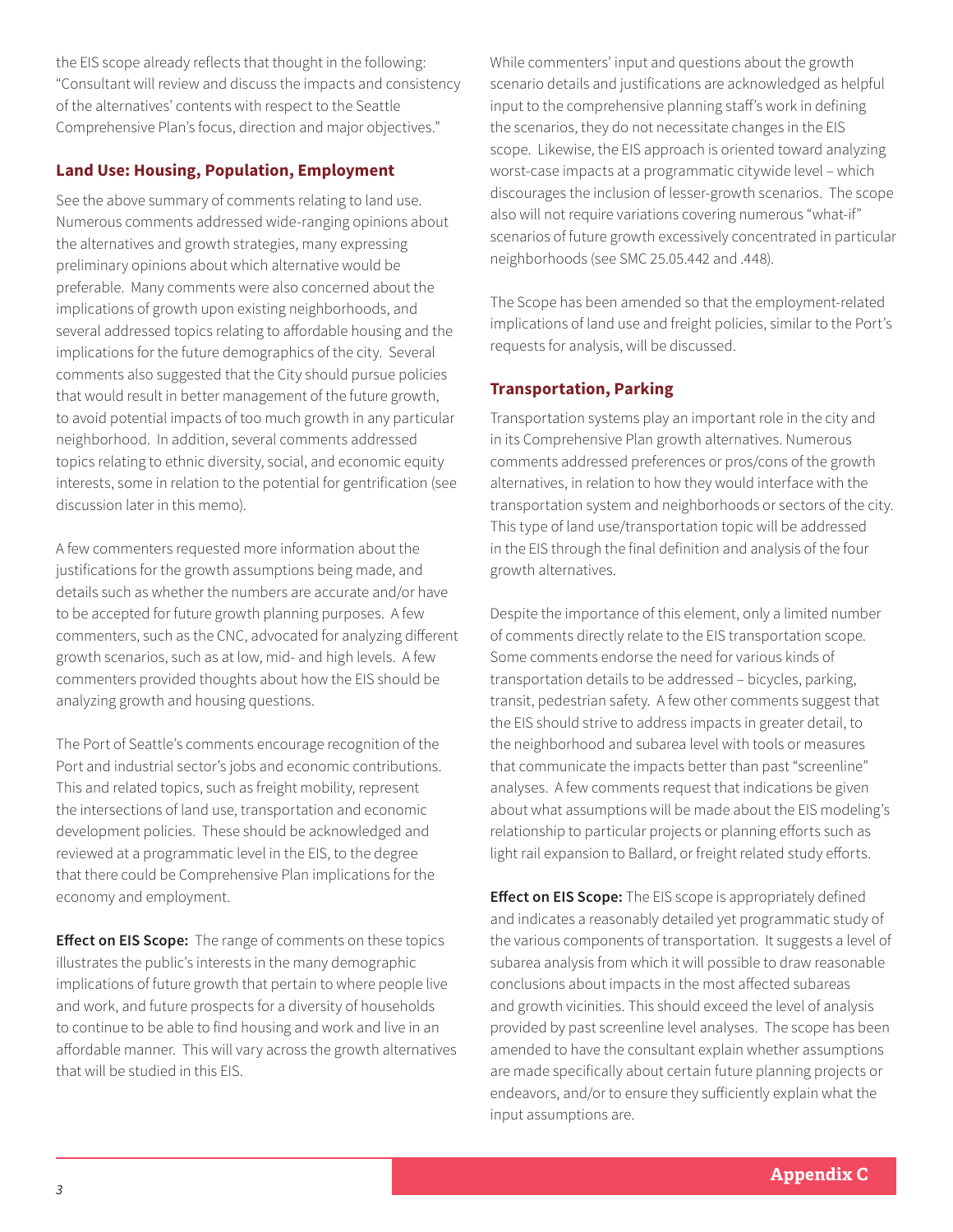# **Public Services: Parks/Recreation, Fire, Police, Schools, Other**

The range of comments on public services focused primarily on those seeking provision of essential services/amenities such as parks and recreational amenities and schools in a timely manner to address impacts of growth. A portion of the comments also extended their expectations to utilities and a few other public services that would also be affected by future growth. (Several commenters advocate the use of strategies such as impact fees.) A lesser number of commenters sought more specific assessment of the fiscal ability of the City to pay for the anticipated extent of added public service needs that may occur with future growth. A few unique comments recommended the inclusion of "public health" services impacts, impact on off-leash dog areas and animal control, and broadband communications utilities.

**Effect on the EIS Scope:** The EIS scope is drafted appropriately to accommodate a programmatic level of analysis suited to the Comprehensive Plan alternatives. This, along with functional plan updates in the Comprehensive Plan, will include consideration of how the projected service needs can be satisfied in a timely manner under the varying alternatives. Therefore, the scope already encompasses analysis of service provisions adequately and does not need to be amended to address these matters. While the fiscal ability of the City to provide future improvements is an interest that may be qualitatively discussed in the public services and utilities sections, a quantitative fiscal analysis will not be required for this EIS, and neither will topics such as monetary cost-benefit analyses and methods of taxation or financing improvements related to proposals (see SMC 25.05.440, .442, .448, and .450). This memo does not comment further on relationship of the Comprehensive Plan to the Growth Management Act (GMA), because it retains a focus on summarizing EIS scoping outcomes.

DPD notes the unique topics relating to broadband, public health services, animal control and animal recreation, and, which fall into SEPA categories of communications, other governmental services, and parks/recreation. While future growth will affect demands for these services, in DPD's judgment a compelling reason was not expressed why the City should expect "more than a moderate" adverse impact potential in these services. Future service levels may be affected by numerous factors that are hard to predict. For example, will these services' provision continue to occur similar to current funding practices? Will the future bring different sorts of funding

practices or service delivery strategies? To what degree are 'public health' services also provided by private non-profit parties, and what range of such health services was meant by the commenters? In the case of communications networks, what will the future hold for broadband technology and what sort of market-based trends might affect the long-term demand and supply for broadband networks? Availability of public health services and effects on off-leash areas as recreational facilities may be mentioned within social equity analyses to be included in an appendix to this EIS, and in park/recreation impact analyses, respectively. However, the EIS scope does not warrant modification regarding these topics.

#### **Utilities: Water, Sewer, Electrical, Other**

Similar to the discussion of public services above, there is a common expectation that the City will plan for future infrastructure improvements across the city in ways that will provide the systems necessary to serve residents in a timely fashion. Commenters cited a desire to have future development pay for new needed infrastructure through strategies such as impact fees. A few comments endorsed discussion of green stormwater infrastructure.

**Effect on the EIS Scope:** Conclusions are similar to the Public Services category above. The Utilities analyses are relatively comparable to each other, more so than the varying types of Public Services. Yet within each of the utilities to be studied are nuances relating to the existing systems, the requirements for future development, and the manner in which the systems can expand. The EIS scope appropriately accommodates a programmatic level of utility impact analysis that is suited to exploring big-picture impacts in relation to the Comprehensive Plan alternatives. The EIS, and/or technical analyses for the Comprehensive Plan, will include consideration of how the projected service needs can be satisfied in a timely manner under the varying alternatives. It may also be accompanied by water quality-related analysis that has been included as a new element in this amended scope, described earlier in this memo.

#### **Definition of EIS/Growth Alternatives**

In response to staff's work and to the extensive input gathered in public comments about the alternatives, the alternatives to the EIS are being adjusted slightly to include a new Alternative 4, and to clarify that the Alternative 2 represents the No Action alternative. The broad theming of the alternatives will be as follows:

• Alternative 1 – Urban Center Focus